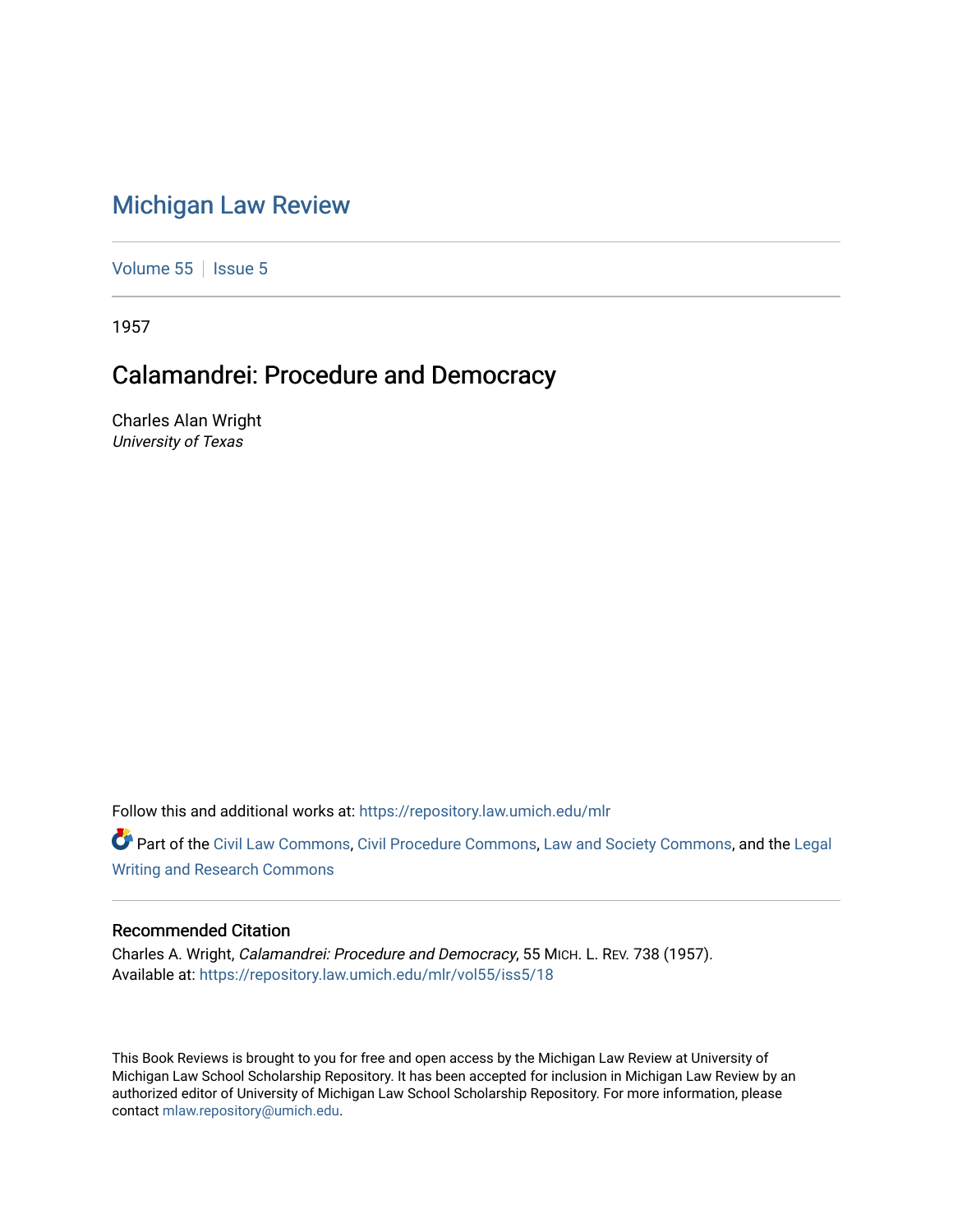PROCEDURE AND DEMOCRACY. By *Piero Calamandrei.* Translated by *John Clarke Adams* and *Helen Adams.* New York: New York University Press. 1956. Pp. xv, 104. \$4.50.

One of the most noteworthy characteristics of civil procedure in the United States, and of the great movement for procedural reform which has recently had so much success, has been its isolation and inbreeding. The American procedural scholar has been necessarily expert as to the varying procedures in American jurisdictions-though he tends to avoid Louisiana with a shudder-and he is familiar also with English experience, at common law, in chancery, and more lately, under the Judicature Act. But this enumeration virtually exhausts the sources to which he is accustomed to resort. With a few notable exceptions, students in this field have made little effort to enrich civil procedure by a comparative analysis of other domestic systems of procedure which might well be suggestive, such as the procedures used in criminal courts, administrative agencies, admiralty and arbitration.<sup>1</sup> Nor have most of our reformers shown much awareness of or interest in procedural developments in countries which do not enjoy the common law.2

In part this insularity may result from the same factors which limit comparative law study generally in the United States-language barriers, and the imagined difficulty of understanding an entirely different legal tradition, have long deterred all but the most stout-hearted in fields other than procedure. But I believe there is a special factor applicable only to procedure. Too often civil procedure is approached in a technical, vocational manner rather than as a subject of deep theoretical interest. The practitioner is generally content to know only the code of his own state, and his limited interest has been reflected in much-but by no means allof the teaching and research about this subject.

Dr. Calamandrei's little book, now made available in an extremely felicitous translation, demonstrates very forcefully how much we have been

<sup>1</sup> One conspicuous exception is VANDERBILT, CASES AND MATERIALS ON MODERN PRO-CEDURE AND JUDICIAL ADMINISTRATION (1952), which combines civil procedure with criminal procedure in a single set of teaching materials.

<sup>2</sup> The handful of books and articles on procedures in other than common-law jurisdictions are cited in CLARK, CODE PLEADING, 2d ed., §3 (1947). Judge Clark has been one of the few Americans to treat procedure jurisprudentially rather than vocationally.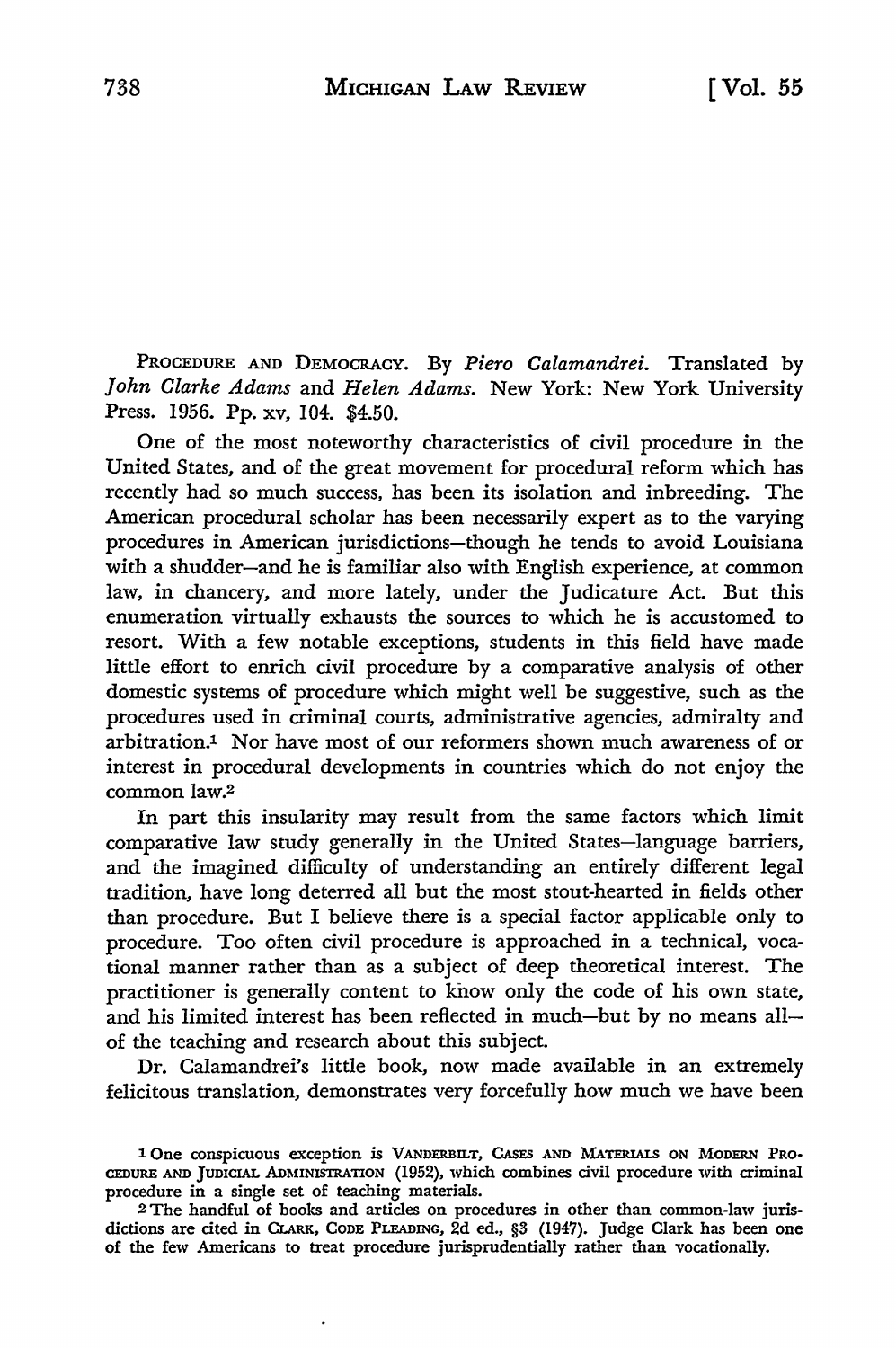## 1957] RECENT BOOKS 739

missing by these limitations on American procedural research. The author is professor of civil procedure at the University of Florence, a successful practitioner, a sometime member of the Italian Parliament, and, according to Edmond Cahn's foreword, "enjoys an illustrious international reputation in the law and philosophy of civil procedure."  $(p, v)$ 

The author demonstrates in these few pages how well-merited that illustrious reputation is as, with keen insight and no little charm, he analyzes the central problems of procedure. Though his examples are taken usually from the civil law systems with which he is most familiar, the problems discussed are universal. The issues Dr. Calamandrei considers are well-known in American procedural reform and his thoughtful and provocative comments are fully applicable here.

He begins with an examination of the relation between legal procedure and judicial custom: a code takes form as a rationalization of existing practices, but the code, in turn, has meaning and application only as it is interpreted and used by lawyers and judges who vary the code in the light of their particular needs and habits. ". . . The judicial process as it is written in the Code is only an empty mold, which produces different results according to the particular substance poured into it. . . . In this way procedures duly written in the law may become atrophied and disappear in practice, while, conversely, methods of procedure can spring up in practice that are unknown to the written law." (pp. 10-12) The American reader thinks immediately of the "cold, not to say inhuman, treatment of the infant code" attributed to New York judges<sup>3</sup> as compared with the liberal interpretation of the same code in, for example, Minnesota, and he notes how the pre-trial conference has become a useless, time-wasting procedure in state courts in Chicago, while splendid results are being achieved under a virtually identical rule in the federal courts in the same city.

The next three lectures examine the role of the judge. The first of these considers the notion that the judge is a mere automaton applying an impersonal "rule of law." Dr. Calamandrei's answer is unequivocal: ". . . in every interpretation of the law there is a re-creation, and individual inspiration is the decisive factor." (p. 31) There follows a discussion of the "independence" of the judge, which the author rightly praises as the ultimate goal toward which all reform must aspire. "Independence" is defined as meaning both freedom from selfish motives and freedom from hierarchic control, and it is shown how difficult the latter element is to achieve so long as the government has administrative responsibility for the courts and judges are motivated by desires for promotion. Dr. Calamandrei makes the original and imaginative suggestion that the traditional secrecy of the judges' chambers does a disservice to justice, and may tend to diminish the

<sup>3</sup>The famous phrase is that of Chief Justice Winslow in McArthur v. Moffet, 143 Wis. 564 at 567, 128 N.W. 445 (1910).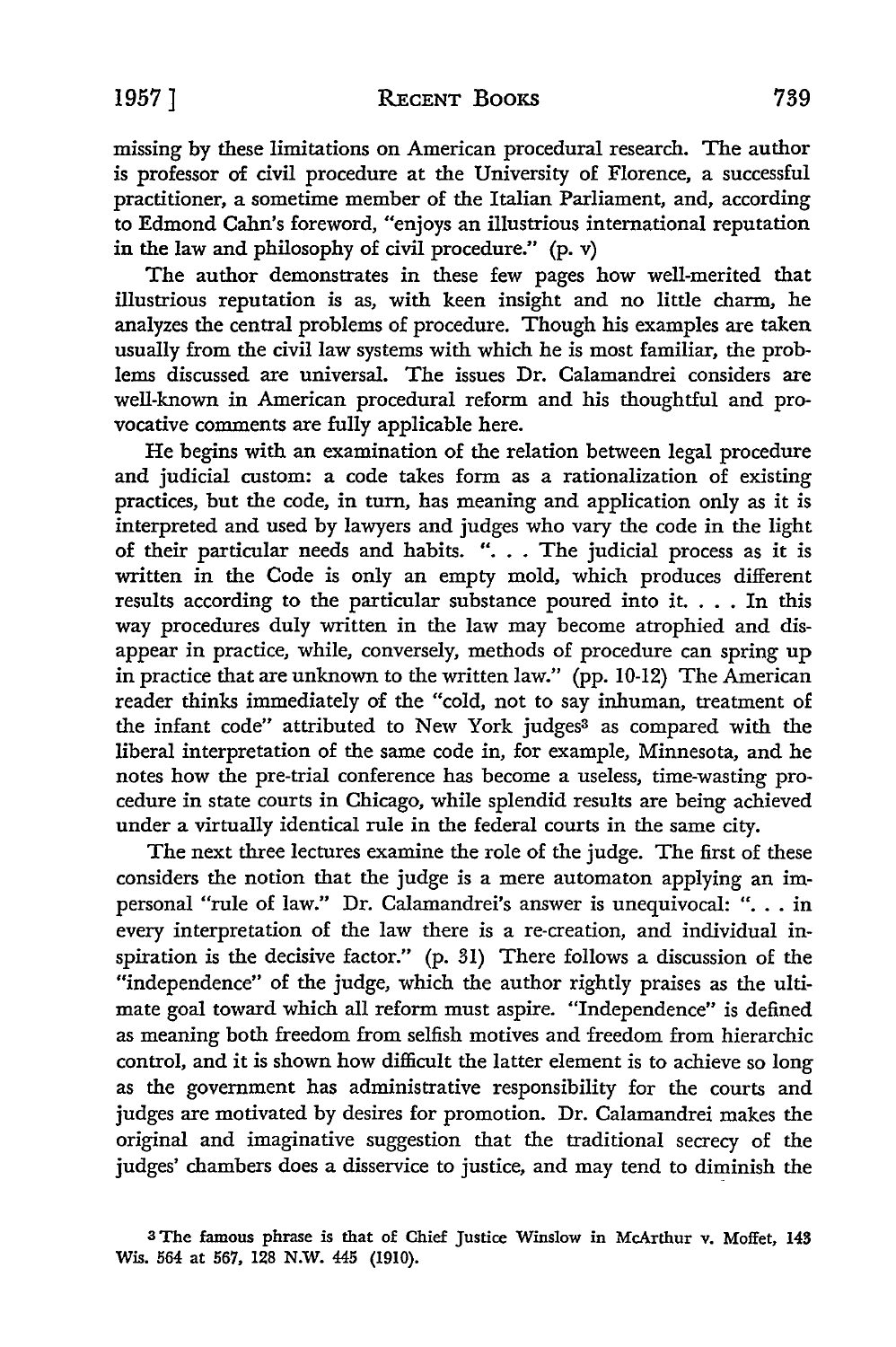independence and sense of responsibility of the judge; without committing himself, he notes the interesting practice of the Mexican Supreme *Court,*  where the judges hold their conference in open court.

The author concludes his discussion of the role of the judge by considering the practice of written opinions, which he regards as important and useful even though recognizing that the opinion is a rationalization of a decision already intuitively made. Consideration of the role of reason in procedure naturally leads the author- to the question of the jury. The jury system, abolished under the Fascist regime in Italy for political reasons, has not been re-established, and Dr. Calamandrei suggests that this is wise: "... the traditional jury system, in which the jurors were called on to judge without giving the reasons for their verdict, seems to have been fashionedas experience has borne out-for the very purpose of encouraging the jurors to judge unreasonably; and so, rather than the faithful expression of the social conscience, their verdict often appeared to be the triumph of pure irrationality, an irrationality that was all the more dangerous in that it was not susceptible to appeal." (pp. 56-57) The argument is an interesting *one,* and it will surely appeal to many Americans at the present time when the desirability of retaining the civil jury is being much discussed. But it may be suggested that Dr. Calamandrei, on this point has discounted unduly the presence of important values in the democratic process other than reasonableness. The author makes frequent and suggestive use of an analogy between civil procedure and parliamentary procedure. If that analogy can be used here against him, it may be argued that, subject to minimal constitutional bounds, a legislature is not required always to act rationally nor must it give a reasoned opinion to support its every action. The jury, which like the legislature is representative of community sentiment, should be similarly free to express the collective conscience of the community regardless of the dictates of pure logic.

A chapter on the dialectical aspects of judicial process centers attention on the relationship of the parties to each other and to the court. The author considers this relationship to be the "most precious and typical characteristic" of modern civil procedure. (p. 74) He makes a strong argument for preservation of the adversary system, and he is concerned for the freedom and independence of the parties. A dominant theme in current American reform is to centralize power over the course of the proceedings in the hands of the judge, and correspondingly to diminish the role of the parties and their lawyers. Already procedures have been widely-and, I think, wisely-adopted which give the judge virtually uncontrolled power over the form and method of trial4 and of pre-trial proceedings,5 and a

<sup>4</sup>See, e.g., Rules 42 (b) and 49 of the Federal Rules of Civil Procedure.

<sup>5</sup>Under the federal rules and similar state systems, the judge is given almost complete freedom to determine such vital matters as: whether to hold a preliminary hearing on various important defenses or postpone them until the trial, F.R. 12(d); whether to have a pre-trial conference, F.R. 16; and the scope of discovery, F.R. 30 $(b)$ , (d).